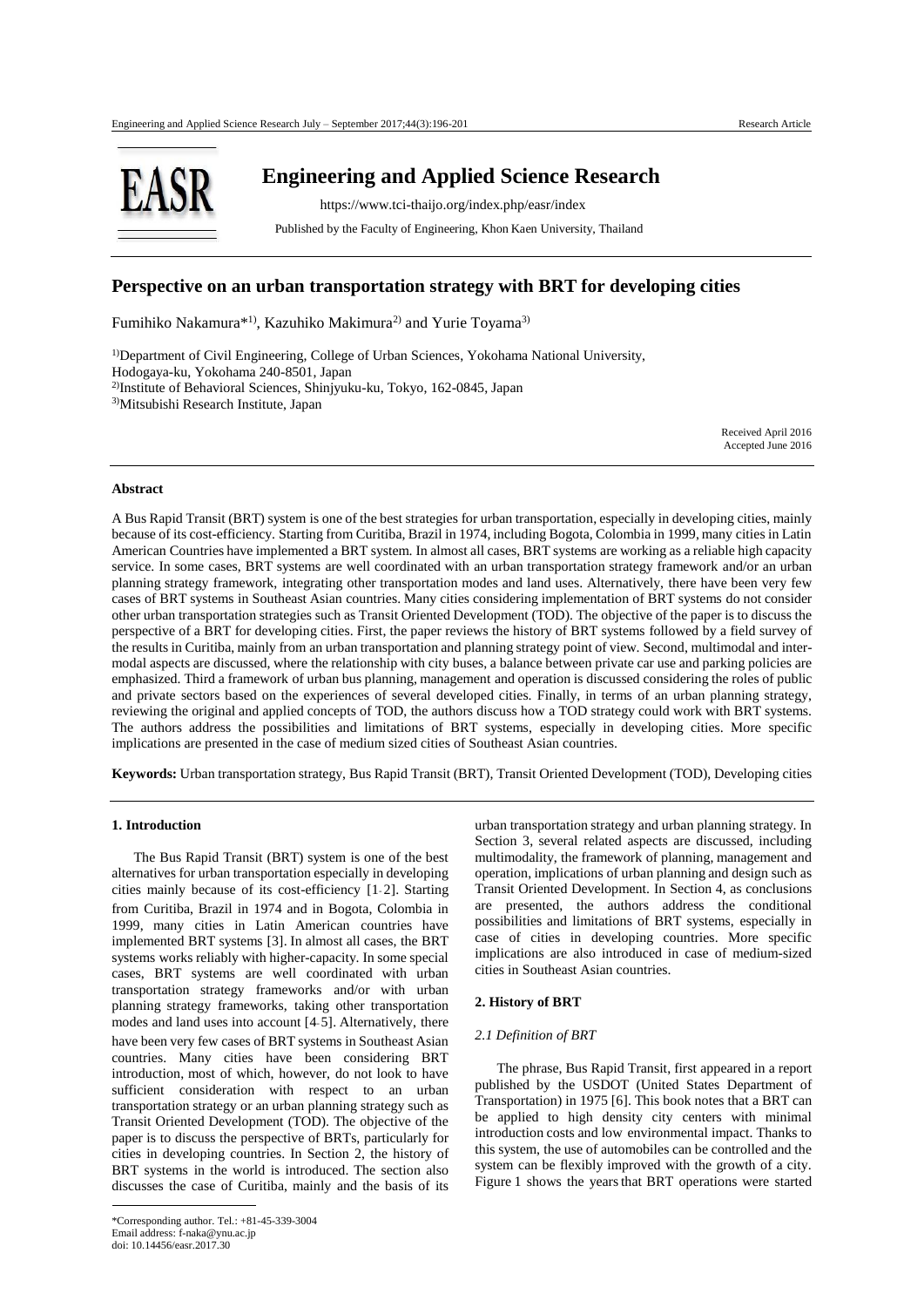| Engineering and Applied Science Research July – September $2017;44(3)$ |                                                                                                          |       |  |                    |           |  |         |  |       |       |  |        |                             |      |                |            |        | 197     |
|------------------------------------------------------------------------|----------------------------------------------------------------------------------------------------------|-------|--|--------------------|-----------|--|---------|--|-------|-------|--|--------|-----------------------------|------|----------------|------------|--------|---------|
|                                                                        |                                                                                                          |       |  |                    |           |  |         |  |       |       |  |        |                             |      |                |            |        |         |
| 1970s                                                                  |                                                                                                          | 1980s |  |                    |           |  | 1990s   |  |       |       |  |        | 2000s                       |      |                |            |        | 2010s   |
|                                                                        | 77 78 79 80 81 82 83 84 85 86 87 88 89 90 91 92 93 94 95 96 97 98 99 00 01 02 03 04 05 06 07 08 09 10 11 |       |  |                    |           |  |         |  |       |       |  |        |                             |      |                |            |        |         |
| Curitiba                                                               |                                                                                                          |       |  |                    |           |  |         |  |       |       |  |        |                             |      | Bogotá Jakarta |            |        | Bangkok |
|                                                                        | Goiãnia                                                                                                  |       |  |                    |           |  |         |  |       | Quito |  |        |                             |      | São Paulo      |            |        |         |
|                                                                        | Porto Alegre                                                                                             |       |  |                    | Guayaquil |  |         |  |       |       |  |        |                             |      |                |            |        |         |
|                                                                        |                                                                                                          |       |  | Nagoya (Key Route) |           |  |         |  |       |       |  |        | Nagoya (Yutorito)           |      |                |            |        |         |
|                                                                        |                                                                                                          |       |  |                    |           |  |         |  |       |       |  | Taipei | Seoul                       |      |                |            |        |         |
|                                                                        |                                                                                                          |       |  |                    |           |  |         |  |       |       |  |        | Beijing Hangzhou<br>Kunming |      |                |            |        |         |
|                                                                        |                                                                                                          |       |  | Ottawa             |           |  |         |  |       |       |  |        | <b>Brisbane</b>             |      |                |            |        |         |
|                                                                        |                                                                                                          |       |  |                    | Adelaide  |  |         |  |       |       |  |        | Sydney                      |      |                |            |        |         |
|                                                                        | Pittsburgh                                                                                               |       |  |                    |           |  | Seattle |  |       |       |  | Orland |                             |      | Boston         |            | Eugene |         |
|                                                                        |                                                                                                          |       |  |                    |           |  |         |  |       |       |  | Miami  |                             |      |                | Los Angels |        |         |
|                                                                        |                                                                                                          |       |  |                    |           |  |         |  | Paris |       |  |        | Rouen                       |      |                | Lyon       |        |         |
|                                                                        |                                                                                                          |       |  |                    |           |  |         |  |       |       |  |        |                             | Caen |                | Nantes     |        |         |
|                                                                        |                                                                                                          |       |  |                    |           |  |         |  |       |       |  |        |                             |      | Amsterdam      |            |        |         |
|                                                                        |                                                                                                          |       |  |                    |           |  |         |  |       |       |  |        |                             |      | Eindhoven      |            |        |         |

**Figure 1** Open year of BRT operation



**Figure 2** The number of new BRT cities in the year/total number of BRTs

in major cities.

As seen in Figure 1, the earliest BRT was in Curitiba, Brazil. In Curitiba, Jaime Lerner, the mayor of Curitiba, took initiative in making a master plan which set the bus system as an important element in the city. Based on this master plan, the BRT in Curitiba finally started its operations in 1974. After its introduction, several other Brazilian cities tried to start BRT systems. Later on, some cities in Mexico, Colombia, Peru and Ecuador introduced BRTs. The BRT system in Bogotá, the capital of Colombia, was designed based on Curitiba's BRT experience with some of their own local ideas. The Bogotá's bus system is named as Transmilenio and it started operations in 1999. Transmilenio has very high level of performance with respect to speed, capacity and presence [7-8]. As Figure 2 shows, the number of BRT systems dramatically increased from 1999 to 2003 after Bogotá's start. Therefore, Bogotá's Transmilenio can be regarded as a milestone for BRT systems.

Transjakarta in Jakarta, Indonesia is an example that mirrors Transmilenio. A non-profit organization, called ITDP, opened a branch office in Jakarta to install a new BRT system in Jakarta. ITDP Indonesia took the initiative to learn from Transmilenio. Transjakarta should be appreciated as it has more than 120 km of busways in total, which were constructed within 5 years. The scale and speed of the BRT infrastructure construction is very remarkable and it has influenced other Asian cities.

Additionally, buses in North America, including the United States and Canada, Australia and European countries have evolved in their own ways. Runcorn, one of the British new towns, is famous for its busway system. It was installed in accordance with the new town construction. Essen in Germany was the first city to have a guided BRT system (Guided BRT). In recent years, more Indian and Chinese cities have been interested in constructing BRTs. According to a report by the EMBARQ, thirteen Chinese cities and four Indian cities installed BRT systems in 2012. African and Middle Eastern cities such as Dar es Salaam and Amman have discussed introduction of exclusive lanes and pre-fare collection systems.

The first Japanese BRT-like arterial bus started to operate in Nagoya in 1982. In Seoul, the bus system was completely reorganized in 2004 and started to operate with center-located exclusive bus lanes. This is also regarded as an example of BRT. Seoul municipality based its reformation on Curitiba's bus system. There are also about ten Southeast Asian cities, including Vientiane and Khon Kaen, trying to develop new BRT systems. BRT systems are expected to play more important roles because construction of a BRT is easier and cheaper than that of trains.

Curitiba is the root. Bogota is a turning point and Jakarta is a milestone in a Southeast Asian context. The authors summarize the basic information on BRTs in those three cities in Table 1.

### *2.2 Curitiba's experience*

Curitiba's bus system has been noted for its uniqueness in terms of the following: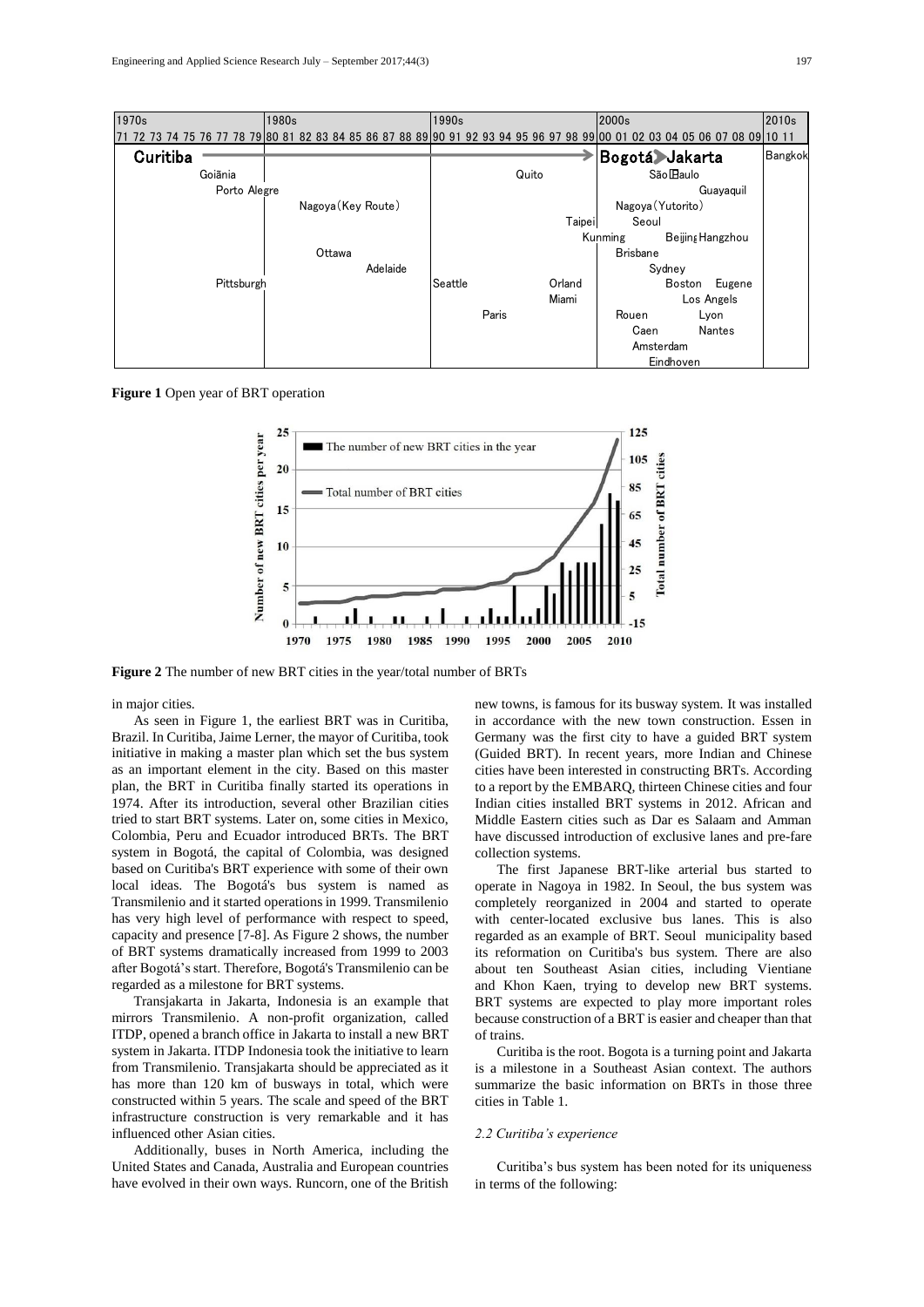|                             | Curitiba, Brazil     | Bogotá, Colombia       | Jakarta, Indonesia    |  |  |  |
|-----------------------------|----------------------|------------------------|-----------------------|--|--|--|
|                             |                      |                        |                       |  |  |  |
| Features                    | World's first BRT    | High performance       | Asian longest network |  |  |  |
|                             | Bus with development | Information technology |                       |  |  |  |
| Population                  | 1.85 million         | 7.36 million           | 9.59 million          |  |  |  |
| Area                        | 435 $km^2$           | $352 \text{ km}^2$     | $660 \text{ km}^2$    |  |  |  |
| GDP per capita              | <b>US\$</b> 10,816   | US\$ 5,967             | <b>US\$ 3,005</b>     |  |  |  |
| The year of operation start | 1974                 | 1999                   | 2004                  |  |  |  |
| Length of busways           | 72 km                | 84 km                  | $123 \text{ km}$      |  |  |  |
| Number of vehicle           | 185                  | 519                    | 524                   |  |  |  |
| Average passenger per day   | 350,000              | 812,000                | 360,000               |  |  |  |

**Table 1** BRTs in Curitiba, Bogota and Jakarta



**Figure 3** Busway in Curitiba



**Figure 4** Concept of the hierarchical bus network.

1) Its center is located in a busway with high rise mixed use development along the busway. This creates a development axis or structural corridor as shown in Figure 3.

2) It has a hierarchical network called an RIT (Integrated Route network of buses) with different colored buses according the route category regardless of the operator. Figure 4 shows the concept of a hierarchical network in which the color of the lines represents the color of buses on the line. Red colored buses operate on the main lines using busways in the structural corridors. Orange colored buses operate on the feeder lines connecting to the main lines at

free transfer interchanges. Green colored buses connect the interchanges along the depicted rings. Silver colored buses operate along red and green bus routes with a limited number of stops to enhance the operation speed to compete with the increased use of private cars since the early 1990's.

3) All the service is planned by IPPUC, the Institute for Urban Planning, managed by URBS. This is a public company for urban infrastructure that is operated by private company.

4) There is an integrated bus interchange collocated with branches of the city hall and some public service facilities.

5) It has a tube-style pre-boarding fare payment bus station with articulated or biarticulated buses.

It should be understood that a dedicated median located busway is just one element of the whole system. Bogota and Seoul are the well-known adopters of Curitiba's approach. Bogota used most of Curitiba's elements, but there is no coordination between urban development and systemwide management. Rather, Bogota focused intensively on capacity, speed, and security aided by information and communication technology as well as modal shift from cars to buses, bikes and pedestrian lanes with restrictions on car use through license plate control, special taxes for petroleum and an annual car-free day. Seoul allows implement most of these elements without coordination with urban development. The Seoul busways are not truly busways, but just designated bus lanes without curb segregation. Seoul changed the whole bus system of around 8,000 buses at once. Jakarta followed Bogota's example but it gave insufficient consideration to capacity and speed. It did not invest in information and communication technology. We should understand the importance of having a framework and implementing strategy together.

Lessons learned from Curitiba's case should be useful when we consider planning of a BRT.

Curitiba wanted to introduce an urban rail system but was unable due to funding problems. They needed a system that used only buses. The city considered the bus system as something new with potential.

Curitiba strove to avoid disordered expansion of urbanization. A development axis was originally a guideline for urbanization. It was flexible as it could extend according to the speed of growth and other exogenous factors.

Busways with curbs were not designed for capacity, speed and priority. The side lanes of the busways are for local traffic having light volume and low speed. The busways were not necessary from the perspective of traffic engineering. The appearance of a transportation infrastructure appeals to the citizens of Curitiba.

As the traffic in the side lanes of busways is light and slow, bus passengers can easily cross these lanes before boarding and upon exiting a bus. Continuous development along busways on the ground and second floors for business and shops attract many people to these streets. Curitiba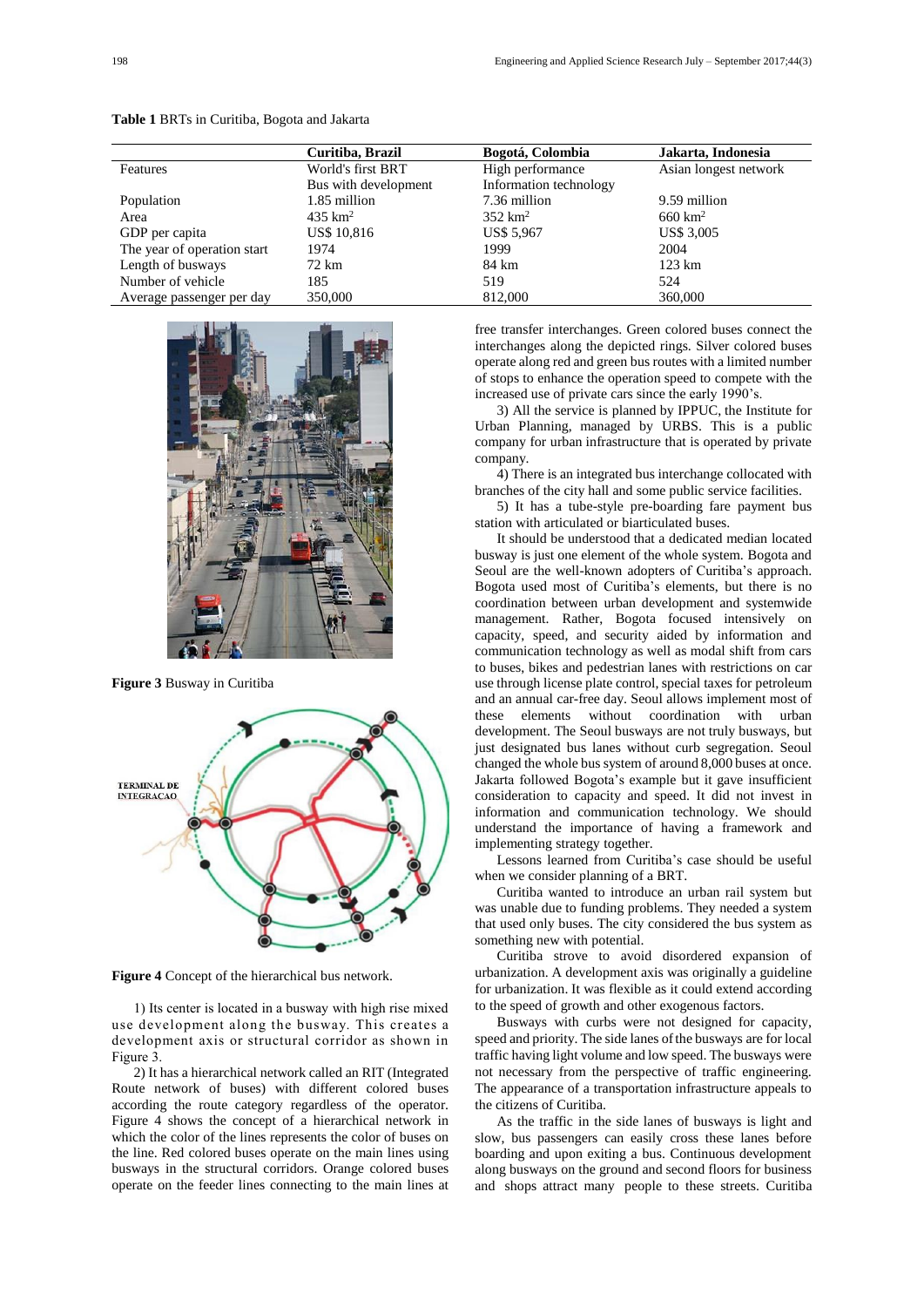

**Figure 5** Difference in the busways of Curitiba and other BRTs

respects freedom of pedestrian movement and the relationship between urban activities and buses. The difference between Curitiba's busway and other BRTs busway is illustrated in Figure 5.

The pre-boarding fare payment in bus stations and a biarticulated bus fleet introduced in Curitiba was the first in the world. The idea did not come from available technology but from demand. The IPPUC team once seriously considered a system to carry 15,000 passengers per hour in each direction by bus at just one minute intervals. The solution required more than large capacity buses. To make boarding times at the stations as short as possible, a prepayment station system was developed. Needs driven pressure drove innovation.

As in many cities in Latin America, the residences of lower income people were located in suburban areas. In order to achieve social inclusion, it was important to provide a connecting public transport system with a new technology of which the residents could be proud.

The first pedestrianized street in Curitiba is connected to a big tube-bus station. The street was pedestrianized in 1972, when Munich and Asahikawa also started pedestrianized streets in their town centers. The street is often full of citizens who are very proud of it.

### *2.3 Current situation in Curitiba: Problems and possible solutions*

In spite of Curitiba's efforts, our case studies and interviews show that situation in Curitiba has changed completely since 2004. At some tube bus stops, as shown in Figure 6, there are long queues during peak hours which results from poor design of tubes and use. Moreover, the operators have never tried to improve customer service.

The Brazilian federal government's policy promoted car purchases and this led to road congestion. Less priority was given to traffic signals for buses. Now traffic jams in peak periods are very serious as shown in Figure 7. Condominiums along the busways have become so popular that their prices increased. Many affluent people with cars live here. The issues about utilization of platforms, management of operation companies, training activities for staff, traffic management and regulations for car use are serious. As the political pressure from car users is very strong, a bus priority signal system was stopped and the cycle times at grade-intersections with busways were changed to give longer green lights for cars and less for buses. Until 2004, new car parking garage construction was prohibited in the downtown area. Then this measure was abandoned. After that, a lot of parking garages were constructed and now they compete with each other. According to our survey, more than half of the space is dedicated for garages in some blocks in the city center.



**Figure 6** Queue of waiting passengers at a tube stop



**Figure 7** Morning traffic congestion in Curitiba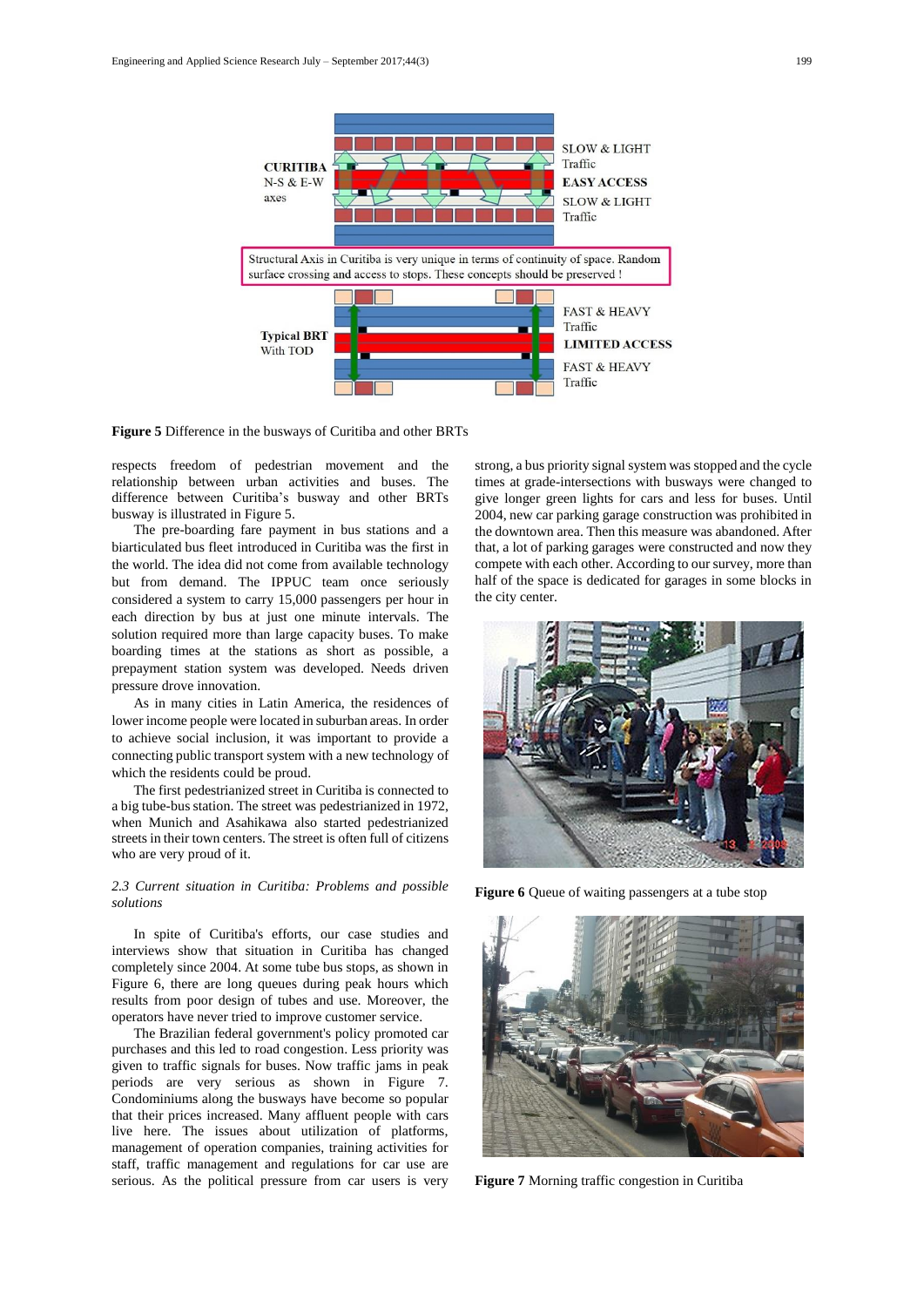Segregated busways and vehicles including articulate and biarticulated buses perform well even at present, but the capacity of the stations is not well managed. During the peak hours, some stations have queues of waiting passengers. Passengers are uncomfortable while waiting for their bus. Each biarticulated bus uses only one door (the third door) for boarding at median stations though it has five doors. As a result, congestion occurs near the third door and stopping times at stations tend to become longer. This causes buses to bunch and longer waiting time for passengers reducing the appeal of buses. In addition to the problem of the stations, unsafe driving of buses is often observed. This comes from poor management of drivers by operators. This should be controlled by the URBS, the public company managing all of Curitiba's BRT systems.

As the corridors became occupied by rich people, low income groups have been obliged to live far from the city center or even outside of the city. As the bus system is well integrated with neighborhoods, they can reach the city center using connecting buses. Therefore, buses on the busways are congested. However, as the bus network has flat fare system, which favors the poor sectors, its cost effectiveness is worse as most of the passengers are long distance riders. These negative issues, combined with federal promotion of motorization, induced higher automobile use. There is much political pressure for elimination of strong traffic management and control.

Furthermore, new residents of Curitiba who migrated from other regions neither know the history of the city nor are proud of their city as human oriented environmental capital. They do not know the history of buses. Recently the policy of social welfare has been changed. Formerly all citizens were asked to join city activities and work. Otherwise, there would be no subsidies. Nowadays, the number of street beggars has increased as they do not have to work. All of these factors have made the security level worse and discouraged people to use buses. The points to be learned are as follows:

1) The strategic location of a low income group residential district should be coordinated with their activities patterns. An advanced public transport system will make them socially included while providing reliable and smooth access to the city center.

2) The history of the city should be learned by all the citizens in Curitiba. Educational opportunities should be provided, even for elder people.

3) Security is the first priority for public transport to attract car owners. Bogota's BRT Transmilenio is a reliable, speedy and secured public transport system that attracts middle to high income white collar business persons in the peak hours.

4) Mobility for a wide range of individuals must be provided. People should be able to travel safely and comfortably without private cars.

### **3. Aspects to be considered for successful introduction of BRT**

#### *3.1 Multimodal and Inter-modal aspects*

The experience of the BRTs in several cities tells us the importance of multimodal and inter-modal transportation. Here "multimodal" refers to choice environment of various modes. In other words, urban transportation strategies should provide a choice environment to all the travelers. Public

transportation modes such as a BRT should become one of the choices of all travelers [9-10]. Public transportation modes should be designed so that all travelers recognize one possible alternative to travel to their intended destination. Under this concept, the role of regular buses and cars must be discussed in detail [11]. An integrated network of public transportation modes consisting of a BRT, regular buses and possibly paratransit modes would enable efficient mobility. As car restrictions in city centers also affects multimodal transportation. It would be important to set the role of cars in the context of other modes.

The term, intermodal aspect, refers to the connectivity between transportation modes, which includes not only public transportation but walking and bicycling and among others [12]. The walking mode is the main feeder mode for public transportation systems and should not be ignored. All of the successful BRTs in the world improved the walking environment around BRT stations.

#### *3.2 Separation of planning, management and operation*

In many cities, the bus system was started as a service business. As such, the bus companies planned the service, managed the company, and operated buses and managed the drivers. Under these conditions with no control and regulation, companies compete for more passengers. In most cases, the drivers also compete to for more passengers their salary is proportional to the number of passengers carried.

As seen in Curitiba's case, the separation of planning, management and operation is highly recommended. There might be variety of the separation patterns. In the case of Seoul, planning and management is done by the city, while the operation is done by operators based on their contracts with the city. In Curitiba, planning is done by the City Planning Institute, just under the mayor, while management is done by a public company for urban transport infrastructure and systems. Operation is done by private operators based on the contracts with the management public company. In both cities, all the bus services are in the same framework. Therefore, coordination and integration of a public transportation system was achieved at a very high level. In the case of Bogota, the BRT system is in a single framework, while regular bus routes are not. Bogota city has a very clear strategy that existing bus routes shall be replaced gradually. In the end, all the routes will be in the same framework. City planning and urban design should always be coordinated. Management should be coordinated with financial planning and infrastructure management. Operation should be coordinated with traffic management.

# *3.3 TOD*

A BRT could provide a more punctual and reliable transport option to citizens. It alone will not mitigate traffic congestion. If any city needs to mitigate traffic congestion, some sort of modal shift should be considered. All travelers should be considered intelligent enough to make logical and rational judgments about their transportation options. This is sometimes difficult in developing cities. Furthermore, security problems are serious. So, a modal shift for a BRT in developing cities can be quite difficult.

To address this situation, the TOD concept should be used as it could change the life styles of citizens by enabling them to not rely on their automobiles. The TOD advocates development of excellent walkable environments that do not require the use of cars. Security for towns and BRTs are also needed.